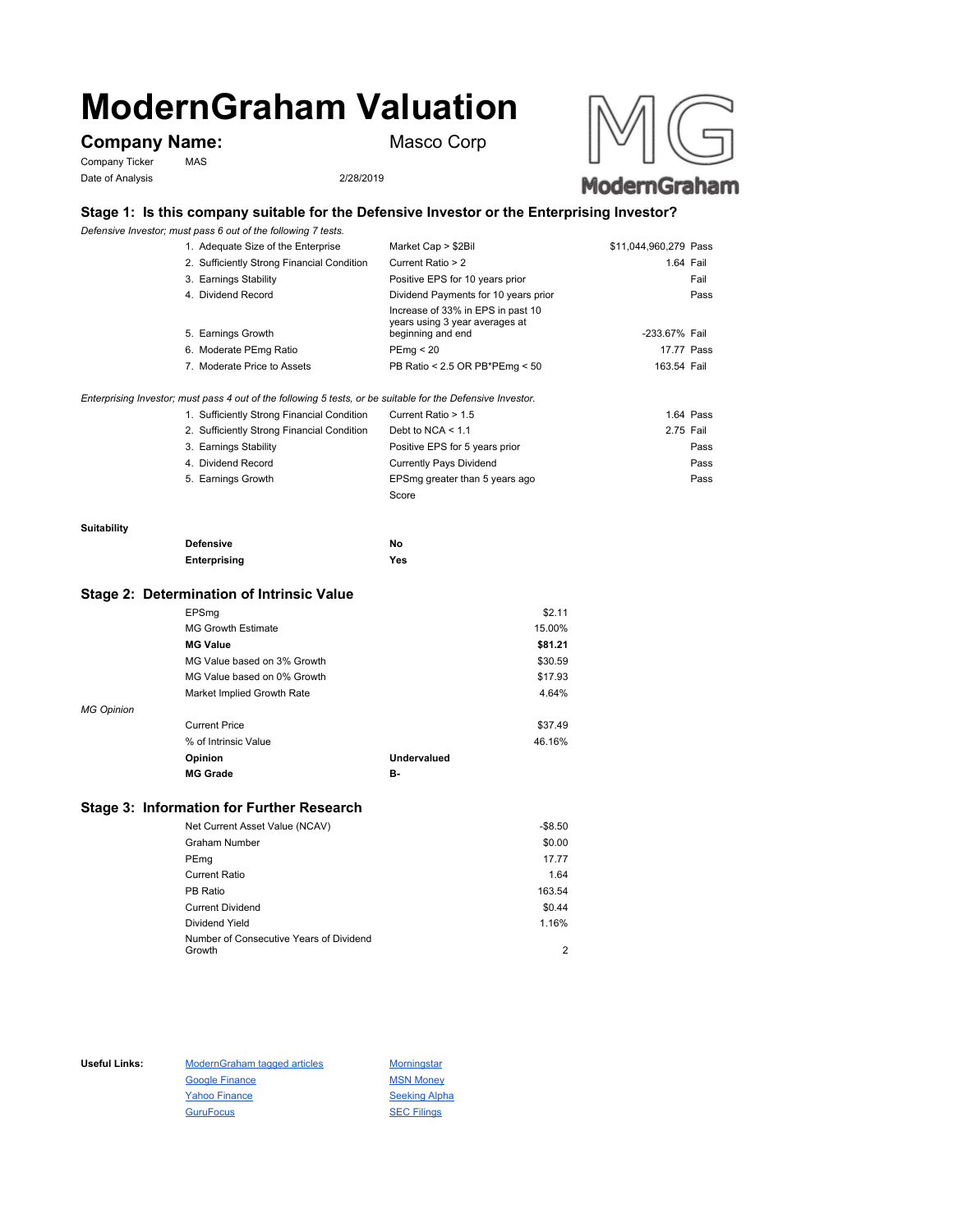| <b>EPS History</b> |          | <b>EPSmg History</b>                 |                 |
|--------------------|----------|--------------------------------------|-----------------|
| Next Fiscal Year   |          |                                      |                 |
| Estimate           |          | \$2.64 Next Fiscal Year Estimate     | \$2.11          |
| Dec2018            | \$2.37   | Dec2018                              | \$1.82          |
| Dec2017            | \$1.66   | Dec2017                              | \$1.52          |
| Dec2016            | \$1.48   | Dec2016                              | \$1.33          |
| Dec2015            | \$1.02   | Dec2015                              | \$0.98          |
| Dec2014            | \$2.38   | Dec2014                              | \$0.52          |
| Dec2013            | \$0.80   | Dec2013                              | $-$0.59$        |
| Dec2012            | $-$0.33$ | Dec2012                              | $-$1.30$        |
| Dec2011            | $-$1.66$ | Dec2011                              | $-$1.54$        |
| Dec2010            | $-$3.00$ | Dec2010                              | $-$1.15$        |
| Dec2009            | $-$0.53$ | Dec2009                              | \$0.04          |
| Dec2008            | $-$1.13$ | Dec2008                              | \$0.56          |
| Dec2007            | \$1.03   | Dec2007                              | \$1.48          |
| Dec2006            | \$1.22   | Dec2006                              | \$1.67          |
| Dec2005            | \$2.19   | Dec2005                              | \$1.74          |
| Dec2004            | \$1.96   | Dec2004                              | \$1.43          |
| Dec2003            | \$1.65   | Dec2003                              | \$1.15          |
| Dec2002            |          | \$1.01 Balance Sheet Information     | 12/1/2018       |
| Dec2001            |          | \$0.35 Total Current Assets          | \$2,766,000,000 |
| Dec2000            |          | \$1.31 Total Current Liabilities     | \$1,684,000,000 |
| Dec1999            |          | \$1.28 Long-Term Debt                | \$2,971,000,000 |
|                    |          | <b>Total Assets</b>                  | \$5,393,000,000 |
|                    |          | Intangible Assets                    | \$1,304,000,000 |
|                    |          | <b>Total Liabilities</b>             | \$5,324,000,000 |
|                    |          | Shares Outstanding (Diluted Average) | 301.000.000 l   |